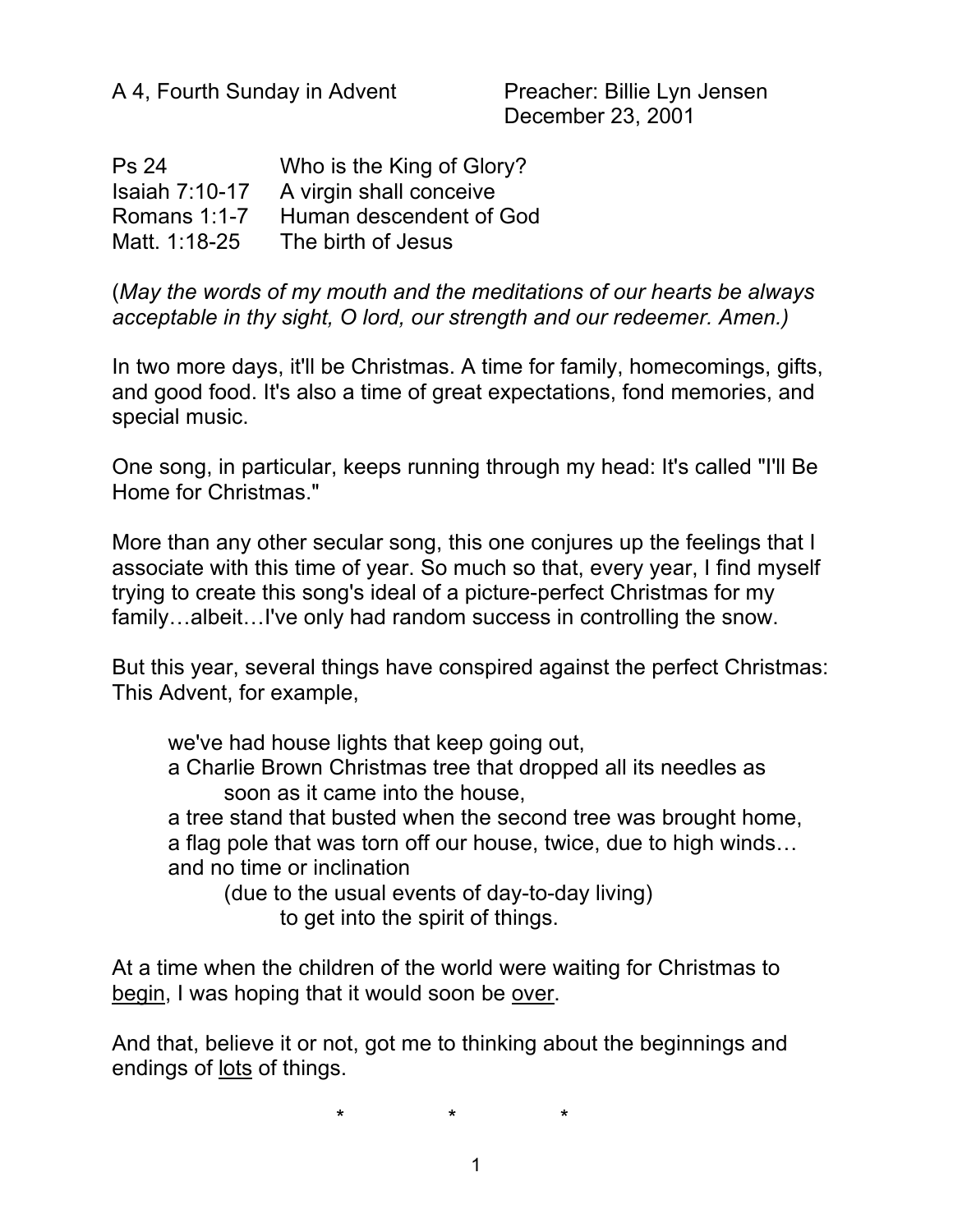Like…life, itself.

After all, we're born, we grow old, and eventually…though we prefer not to think about it (especially during this time of the year)…we die.

We have a beginning and an ending.

But, did you know that the very young have a great deal in common with the very old? For one thing, both "being young" and being old" involve times of dependence on others for food, care, and housing.

Both involve a lack of worldly possessions: the child is born into the world with nothing, and an older person leaves this world with nothing.

In a truly wonderful way, the "oldness" and the youngness" of life are often tied together in memories. As I grow older, for example, I find that it is easier to remember the things that happened while I was young, rather than what happened yesterday…(I call them my "Senior Moments.")

It's as if the newborn has come from…and the older person is moving toward…the same point in time and space, that moment of birth. (Think of an unborn child and and elderly peson, both getter fatter and losing their hair!)

If we think of life as a circle, then the beginning point and the ending point are One…the alpha and the omega; and it's at that point that God can enter into our lives.

There are many such points in time and space.

\* \* \*

One example is an event that occurred just a couple of days ago. Winter solstice marks that time, in any region, when the sun seems to be at its lowest point in the sky…when the sun's rays shine the most obliquely on the earth.

We "see" the sun as having reached its limit...its turning point...although, if one could view the whole event from outer space, it would be the earth's axis, rather than the position of the sun, that determines when the days cease their shortening.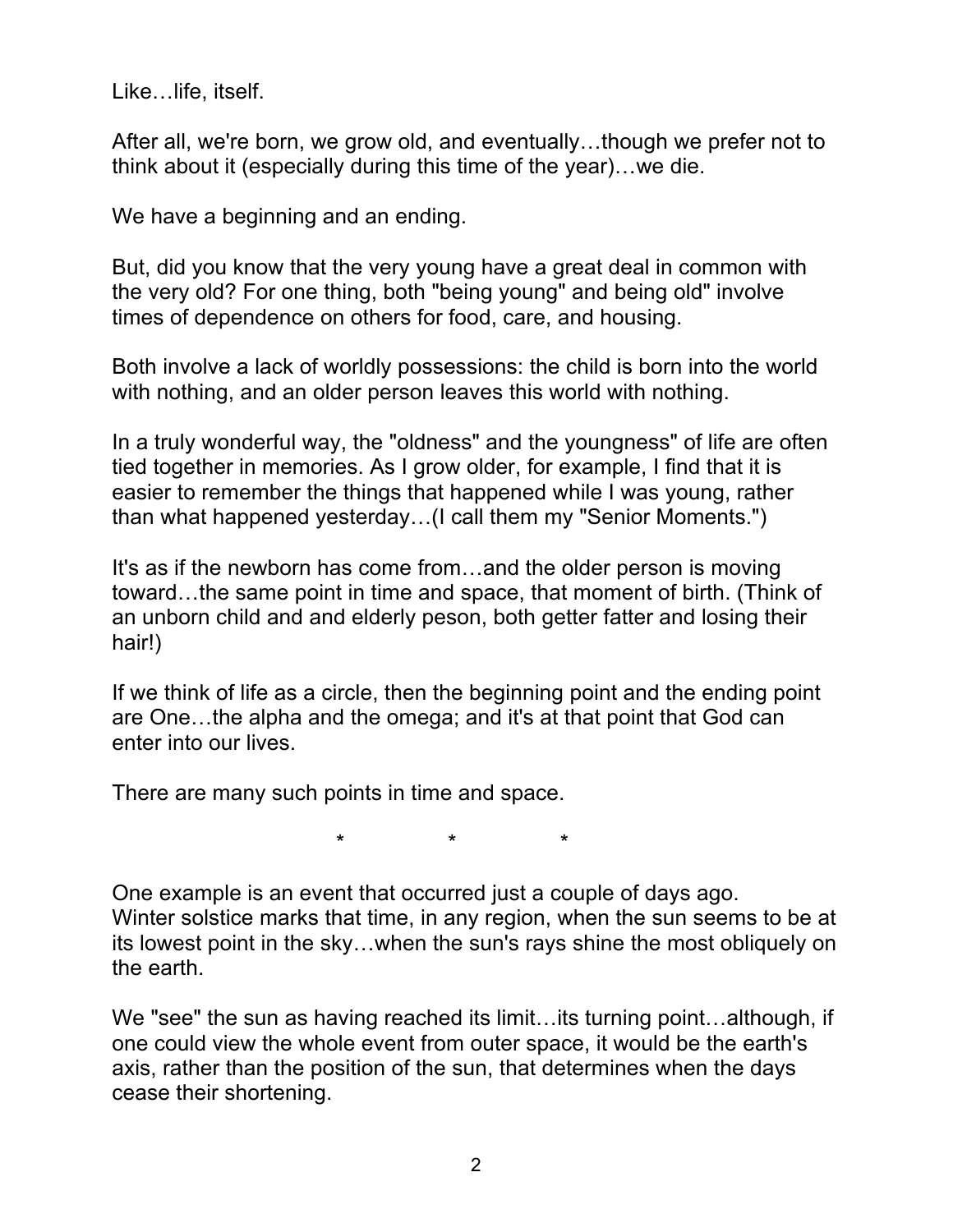But, whether viewed from our own perspective or from a larger one, it is a time when things change…sometimes, whether we want them to or not.

A turning point is also an alpha and an omega point. In the case of a solstice, it represents the end of one season and the beginning of another.

It's at this time of year that the church chose to celebrate a particularly important birth—one that represented a turning point for the world. The birth of someone who chose to care more about others than he cared about himself.

Every year, like those who have grown old and weary of this life, each one of us is called to "remember…"

to remember the "child" the child in us… who will teach us to remember the child in Bethlehem… who will, then, teach us to see… and nourish the child in others… even though that child might be hidden.. and, perhaps, still unborn.

Sometimes, we are called not just to remember turning points, but to cause them.

 $\star$   $\star$   $\star$ 

Several years ago, a fellow worker (whose life had made him seem much older than his years) came into my office and was offended by all the pictures of unicorns on my walls.

He admonished me for these flights of fancy, and told me that I ought to **grow up**!

I raised my eyebrows, feigning surprise and asked, "You mean you don't believe in unicorns?"

"Of course I don't believe in them!"

"Why not?" I asked.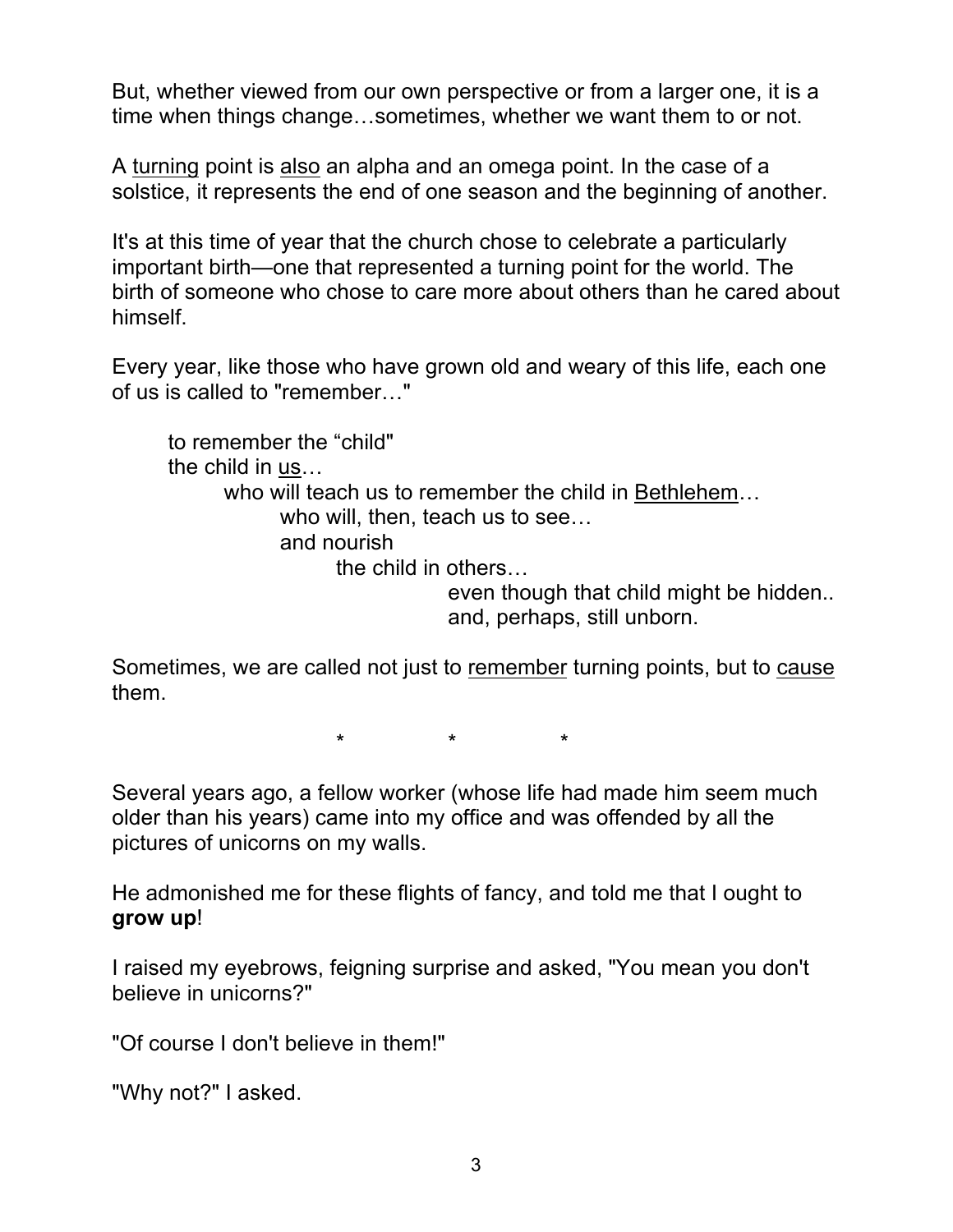"How ridiculous!…Because they don't exist!"

"How do you know they don't exist?"

"Have you ever seen a unicorn?" he demanded.

"No," I answered thoughtfully, "but then, I've never seen an atom…or a molecule, either…and that doesn't mean that they don't exist."

There was (dare I say it?) a "pregnant" silence in the office…and then a burst of laughter…like a holy child being born.

(It was the first time I'd ever heard him laugh, by the way…but it wasn't the last.)

\* \* \*

And isn't that exactly why Jesus was born into the world?

So that the "old of heart" could remember what it was like to be young?

No! MORE than remember!

To re-live their lives…on His path…by beginning all over again. By turning around.

And, isn't that what we all try to do every Christmas?

To feel the newness? The joy and the wonder of believing in something that the world thinks is "impossible"?…just another unicorn?

Each of us is like a world unto ourselves. And at every turning point in our lives (which, on the circle, by the way, is EVERY point) God, the Alpha and Omega of our lives, can enter into our world…and be born, again, in our hearts.

We can't remember the birth of Jesus. After all, we weren't there 2000 years ago. Remembering is more than just being told about something; it implies "experiencing" it.

But we have experienced Christmas as a child…of anticipating Christmas morning, of believing that something wonderful would happen when we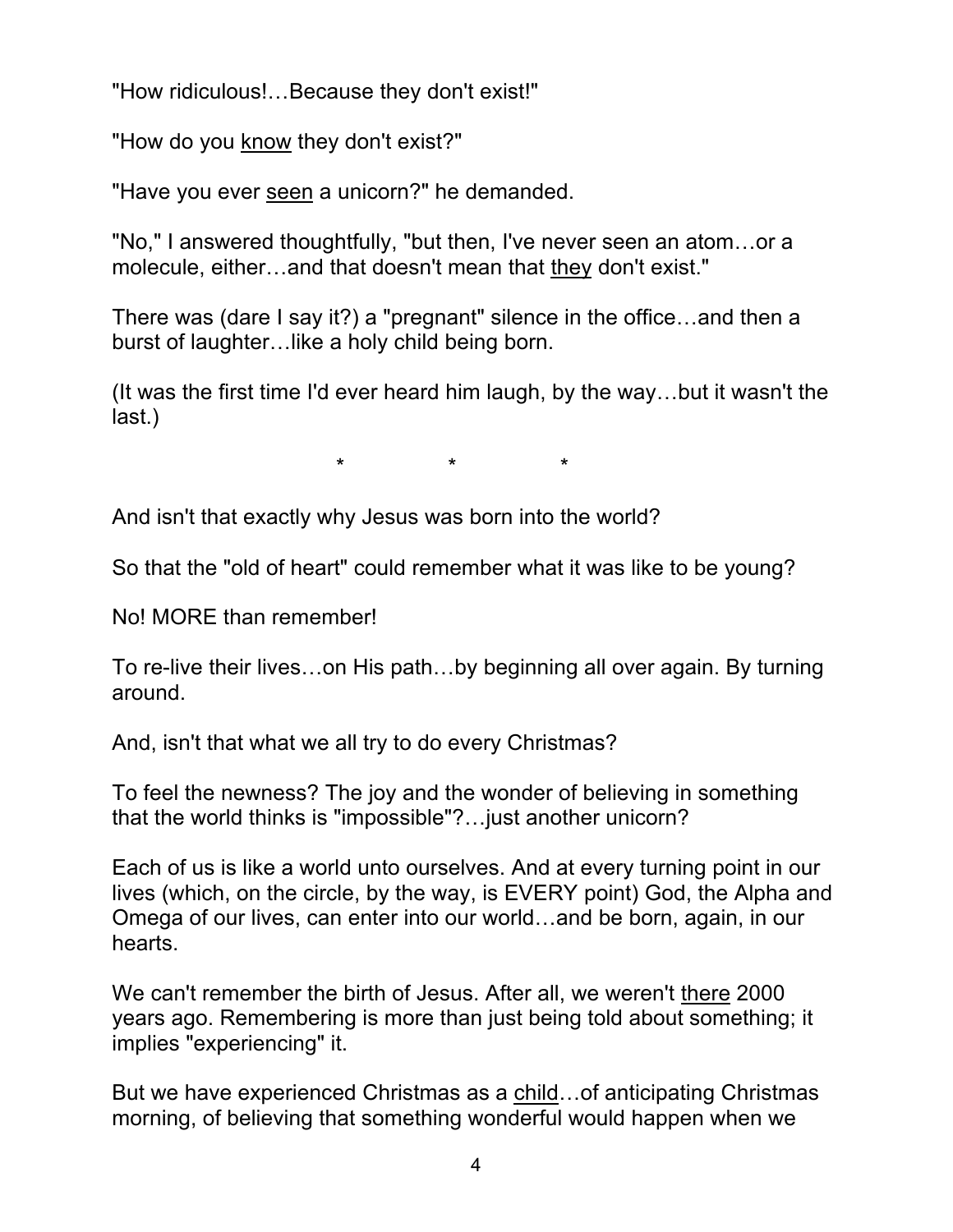woke on that particular day. No matter what happened, no matter what some of the "older" children told us, we believed. Year after year, we believed. (Why, some of us still do.)

(I remember wearing this bell *[show the congregation the bell tied on a red string and hanging around my neck]* to church one Christmas Eve

many, many years ago.

I was sitting in the first pew, right in front of the lectern…so no one in the congregation could see it, but every time I stood or sat, a tiny jingle could be heard.

Later, one of the long time members of the church admitted to me…with some embarrassment…that she couldn't help but look up at the roof at each jingle…expecting to hear the sound of reindeer hoofs.

And that, my friends, is what this Sunday is all about: **expectation**…and a childlike belief in the certainty that something miraculous is about to happen, whether we call that "something" God or Santa Claus.

It's not the externals (like a name) but the essence, the depths…of **what's inside that counts**.

The birth of Jesus was so in tune with the universe that it set in motion the ability for each one of us (no matter how old we are…or how old we feel) to be young, again, to be born again…but this time, of the Spirit…

and, believe it or not, to have an **earthly parent** and a **spiritual one**…to be the younger brothers and sisters of that special child born in Bethlehem,

because this earthly church and, in fact all the churches of the world collectively house the **body of Christ**. And each one of us is a cell in that body.

Just as the Holy Spirit was a part of every cell of the baby Jesus, it is also a part of every cell of this pregnant church: a seed planted by the Holy Spirit…conceived in baptism…and fed through the placenta of the Holy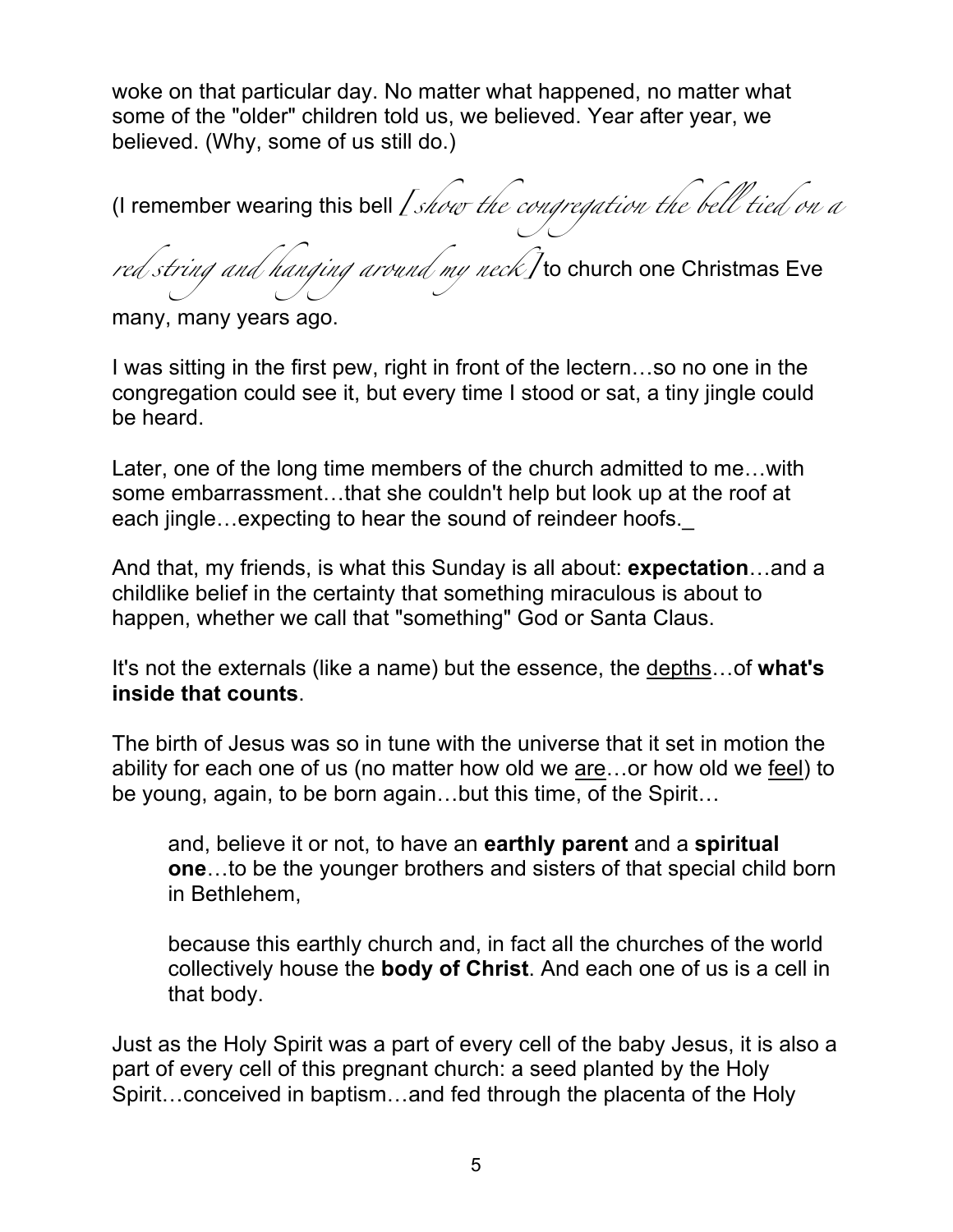Eucharist; and we wait, and grow (in the knowledge and love of God) in the womb that this church represents.

This Mother Church, if you will, is the **human** part of our true lineage and God is the **spiritual** part. And at every turning point in our lives, at every beginning and ending, God is with us; but, just as He tried to enter into the many houses of Bethlehem, He knocks on the door of each of our hearts… and if there is room for Him, He can enter in.

If our hearts are humble, like the stable, He will be born in us that day.

\* \* \*

Christmas is not a once-a-year event, even though I've often tried to make it so.

Nor is it based on some idealized concept of what the world expects Christmas to be…although I've tried to meet that expectation, too…and, in most years, have failed rather miserably.

It is, however,

an incredible leap from what seems like a cliff and not falling… It's making an impossible wish and having it come true… looking at something through old and weary eyes and suddenly seeing the sparkle and newness that was always there…

## It is

waking up and feeling good about the day, yourself, and everyone else.

- It's perhaps, seeing angels…and hearing them sing… knowing that you will never die…grow old, maybe.. but at the last minute before anything bad can happen, being made new again…
- It's having nothing left to fear…
- It is all of these things and more.